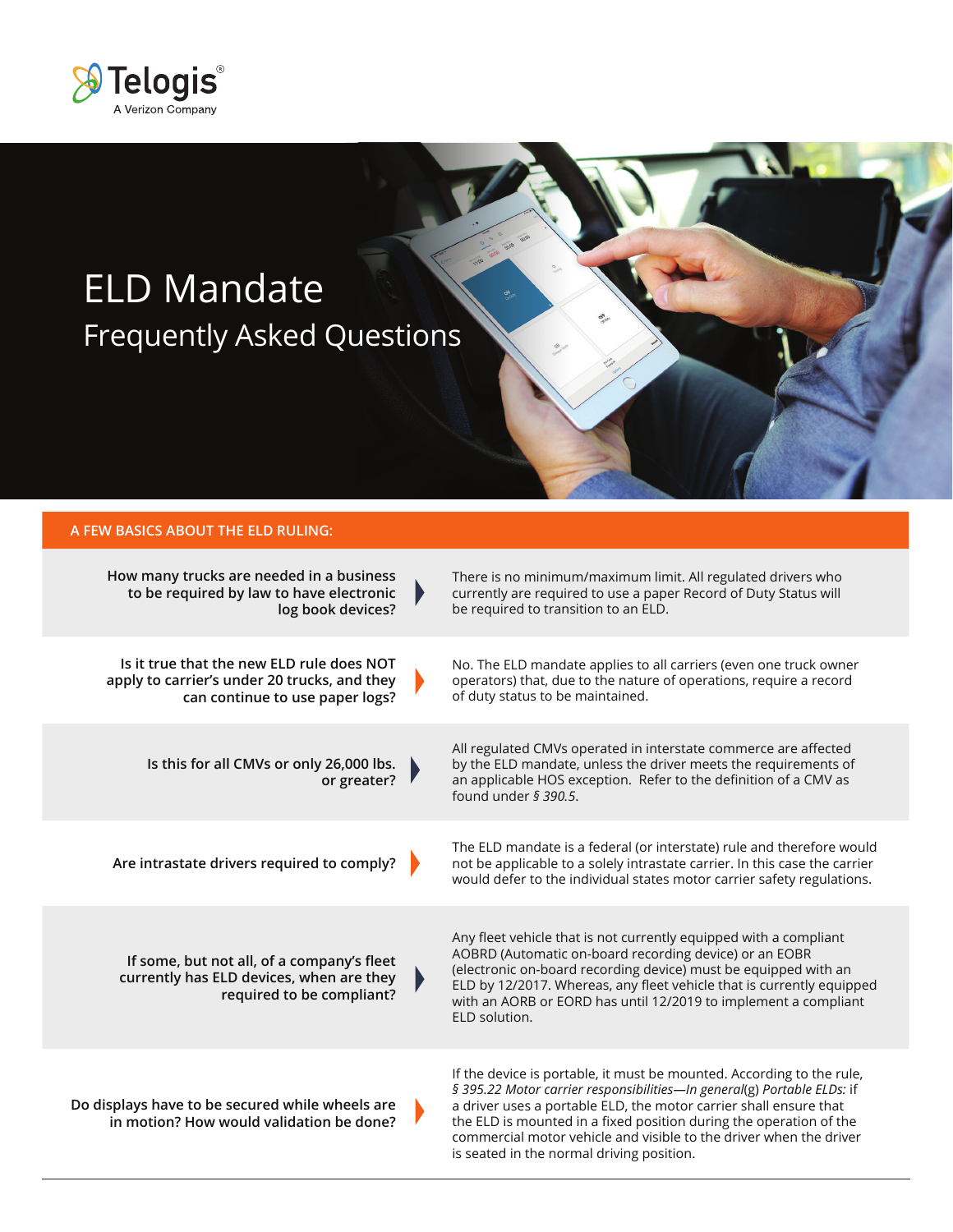| If an ELD is permanently mounted in dash and<br>can be seen from the drivers window, does this<br>meet law enforcement access where CAB access<br>is not needed (when wireless and print out is<br>not available)? | ₽ | With regard to "Data Transfer," the FMCSA provided the following<br>response: Although areas within the United States where data con-<br>nectivity is not available are shrinking, FMCSA understands that some<br>areas of the country do not have such access. Today's rule allows for<br>alternative methods of data transfer including Bluetooth and USB 2.0.<br>Where data transfer is not practical, the driver can still show enforce-<br>ment compliance via a printout or the ELD display. Due to potentially<br>hazardous conditions (i.e., weather, traffic, etc.) during roadside<br>inspections, authorized safety officials may ask drivers to hand them<br>their ELD outside of the CMV so that they may examine the ELD<br>display of data at a safe distance outside of the CMV. Absent a print-<br>out, an ELD must be designed so that its display may be reasonably<br>viewed by an authorized safety officer without entering the CMV. |
|--------------------------------------------------------------------------------------------------------------------------------------------------------------------------------------------------------------------|---|------------------------------------------------------------------------------------------------------------------------------------------------------------------------------------------------------------------------------------------------------------------------------------------------------------------------------------------------------------------------------------------------------------------------------------------------------------------------------------------------------------------------------------------------------------------------------------------------------------------------------------------------------------------------------------------------------------------------------------------------------------------------------------------------------------------------------------------------------------------------------------------------------------------------------------------------------------|
| How long must motor carriers retain records of<br>duty status and supporting documents?                                                                                                                            |   | The retention requirements for RODs and supporting documents<br>did not change with the publication of the ELD mandate. RODs<br>and all supporting documentation must be retained for a period<br>of six (6) months.                                                                                                                                                                                                                                                                                                                                                                                                                                                                                                                                                                                                                                                                                                                                       |
| If a company purchases a product between now<br>and Dec 2017, does it need to meet ELD rules<br>now, or by Dec 2017?                                                                                               |   | The solution must be compliant by 12/18/17. The 02/16/19<br>extension provision was designed for carriers that have an<br>existing, but non-compliant solution already implemented.                                                                                                                                                                                                                                                                                                                                                                                                                                                                                                                                                                                                                                                                                                                                                                        |
| Is there a limit to Personal Conveyance in<br>time or miles per day for company drivers?<br>For owner-operators?                                                                                                   | Þ | No. As with pre-ELD mandate requirements, there are no specific<br>time or mileage limits associated with personal conveyance.                                                                                                                                                                                                                                                                                                                                                                                                                                                                                                                                                                                                                                                                                                                                                                                                                             |
| According to the ELD published rule, is it correct<br>that drivers must submit their RODS and<br>supporting documents to the motor carrier no<br>later than 13 days after receiving them?                          |   | Correct. The Record of Duty Status (daily log) submission<br>requirements did not change with the ELD mandate.                                                                                                                                                                                                                                                                                                                                                                                                                                                                                                                                                                                                                                                                                                                                                                                                                                             |
| How do we know in advance where to buy<br>compliant equipment and who to buy it from?                                                                                                                              |   | The FMCSA will publish a list of registered ELD providers on<br>their website starting on 02/16/16. www.fmcsa.dot.gov/<br>hours-service/elds/equipment-registration                                                                                                                                                                                                                                                                                                                                                                                                                                                                                                                                                                                                                                                                                                                                                                                        |
| Can supporting documents be kept in an<br>electronic form?                                                                                                                                                         |   | Yes                                                                                                                                                                                                                                                                                                                                                                                                                                                                                                                                                                                                                                                                                                                                                                                                                                                                                                                                                        |
| Do mobile applications need to be physically<br>tied into the tractor or how will that work?                                                                                                                       |   | No, the ELD does not need to be tied to a specific vehicle, but<br>it must use engine information to confirm movement.                                                                                                                                                                                                                                                                                                                                                                                                                                                                                                                                                                                                                                                                                                                                                                                                                                     |
| When would a driver need copies of logs<br>after quitting or termination?                                                                                                                                          |   | There are no Federal Motor Carrier Safety Regulations that<br>require a driver to retain/keep copies of his/her logs after<br>separating from a carrier.                                                                                                                                                                                                                                                                                                                                                                                                                                                                                                                                                                                                                                                                                                                                                                                                   |
| Can the 8 documents required be kept<br>electronically in the truck on a tablet?                                                                                                                                   |   | Yes                                                                                                                                                                                                                                                                                                                                                                                                                                                                                                                                                                                                                                                                                                                                                                                                                                                                                                                                                        |

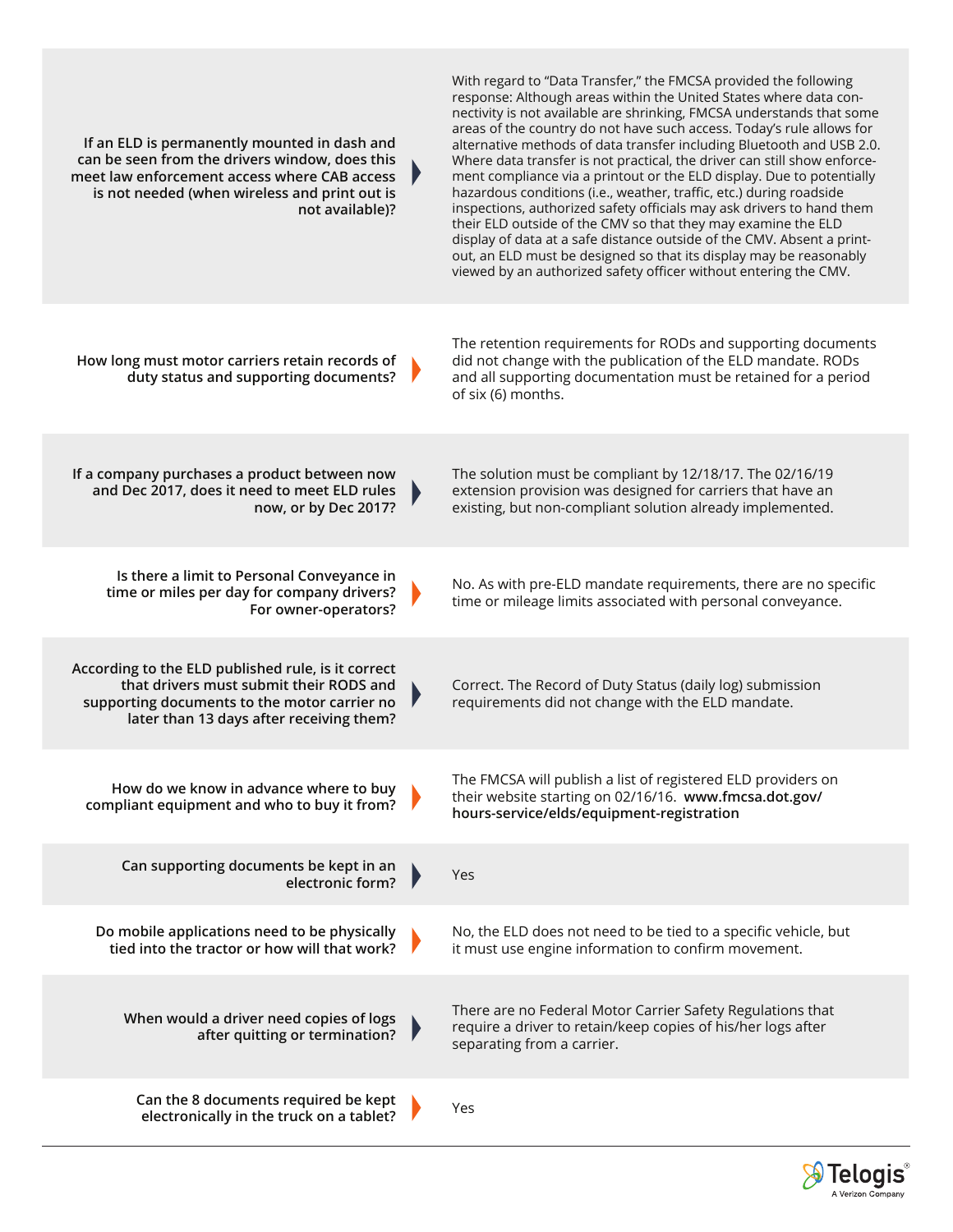| Is there a minimum speed specified for<br>driving versus non driving? Like fueling,<br>hooking up etc.                                                                                                     | Þ                     | No. Compliant ELD solutions must allow the driver to change his/<br>her status for events such as this (i.e. staying on line 3 - on-duty/<br>not driving), even when the vehicle may be in motion at low mph.                                                                                                                                                                                                                                                                                                                                                                                                                      |
|------------------------------------------------------------------------------------------------------------------------------------------------------------------------------------------------------------|-----------------------|------------------------------------------------------------------------------------------------------------------------------------------------------------------------------------------------------------------------------------------------------------------------------------------------------------------------------------------------------------------------------------------------------------------------------------------------------------------------------------------------------------------------------------------------------------------------------------------------------------------------------------|
| For Canadian carriers, does the date of<br>12/18/17 affect Canadian companies carrying<br>freight in the US?                                                                                               |                       | There are no official interpretations or guidance at this point.<br>However, the Canadian government will likely implement ELD<br>regulations of their own soon. For now, they will most likely need<br>to comply with ELD rules even if they only go into the US irregu-<br>larly. Generally, Canadian drivers operating in the United States<br>must comply with Part 395. In other words, drivers from Canada<br>and Mexico who drive in the U.S. need to be in full compliance<br>with the U.S. hours-of-service rules upon crossing the border, just<br>like any U.S. driver. Refer to federal interpretations under § 395.8. |
| If a special purpose equipment vehicle only<br>operates on public roads a couple of times a<br>month, is it required to have to have an ELD?                                                               | $\blacktriangleright$ | Currently, there are only three (3) exceptions to the ELD<br>mandate. So the answer depends on the scope of operation.<br>If the operation of the special purpose vehicle meets the<br>requirements of the inter- or intrastate short-haul exceptions,<br>then it does not need an ELD.                                                                                                                                                                                                                                                                                                                                            |
| If a carrier has all 3 classifications of delivery<br>vehicles (class c, class b, class a) do all vehicles<br>need an ELD?                                                                                 |                       | No. Only regulated commercial motor vehicles (CMV) as defined<br>under § 390.5.                                                                                                                                                                                                                                                                                                                                                                                                                                                                                                                                                    |
| Can a short haul driver use an ELD if<br>they are between the 1 - 8 days out of 30, or<br>should they just be using paper if they breach<br>their exemption?                                               |                       | The carrier can choose either option. In other words, the carrier<br>may choose whether the driver defers to a paper log or an ELD<br>solution.                                                                                                                                                                                                                                                                                                                                                                                                                                                                                    |
| If the engine manufacture date is different<br>than the truck manufacture date, which date<br>dictates the ELD regulation?                                                                                 |                       | The ELD mandate states drivers of vehicles manufactured<br>before model year 2000, are exempt.                                                                                                                                                                                                                                                                                                                                                                                                                                                                                                                                     |
| In the winter months, such as in MN, some<br>trucks are running twenty-four hours a day to<br>keep the driver warm even when the truck isn't<br>moving, how would this be handled?                         |                       | The ELD solution is required to provide the driver the option<br>of changing his/her status (to line 2 - Sleeper Berth) even if the<br>vehicle is idling.                                                                                                                                                                                                                                                                                                                                                                                                                                                                          |
| If the driver is at a dock for 3 hours and then<br>needs to move and park the truck, how do ELDs<br>handle this?                                                                                           |                       | Time spent driving within the confines of a carrier's or customer's<br>yard is considered on-duty/not driving. The ELD solution is re-<br>quired to provide the driver the option of changing his/her status<br>to line 4 (on-duty/not driving) even if the vehicle is moving.                                                                                                                                                                                                                                                                                                                                                     |
| If a company has multiple drivers using the<br>same truck but in different shifts, how should<br>this be handled?                                                                                          | ₽                     | Drivers are required to have a unique username to sign in and<br>out of the ELD. Refer to federal interpretations under § 395.22<br>Motor carrier responsibilities-In general.                                                                                                                                                                                                                                                                                                                                                                                                                                                     |
| At times there may be a driver who<br>operates multiple vehicles in a work<br>period. What type of ELD is going to be most<br>beneficial? Tablet type or a vehicle mounted<br>style with a driver USB key? |                       | A compliant mobile device application is recommended, where<br>the driver would record each vehicle they are driving at that time.                                                                                                                                                                                                                                                                                                                                                                                                                                                                                                 |

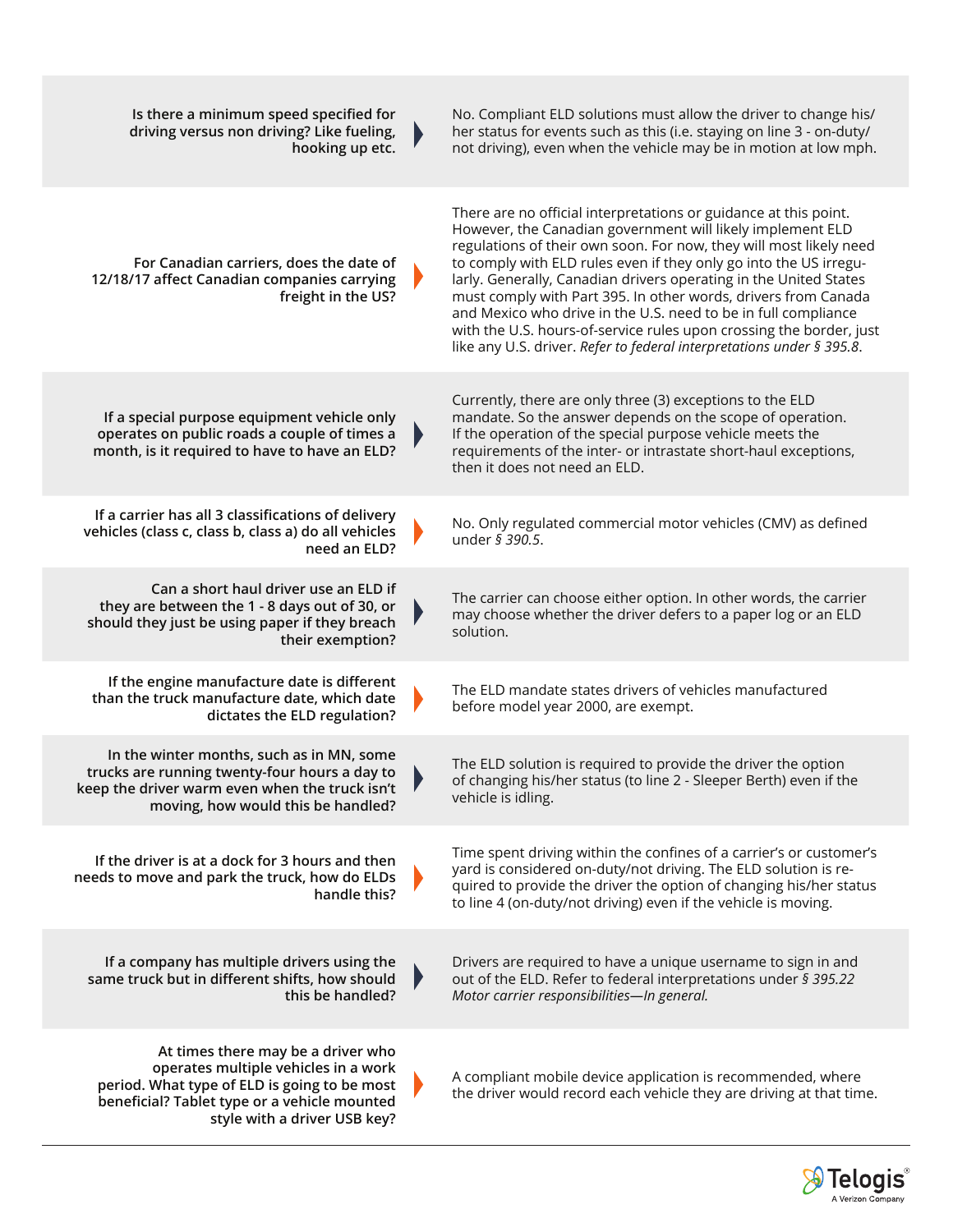| Is a company with delivery trucks that usually<br>stay within a 50 air-mile radius of the home<br>office and run 8-10 hours a day 5-6 days a week<br>subject to ELDs?                | No, as these drivers would fall under the federal 100 air-mile<br>radius exception, they are exempt for the ELD mandate.                                                                                                                                                                                                                                                                                                       |
|--------------------------------------------------------------------------------------------------------------------------------------------------------------------------------------|--------------------------------------------------------------------------------------------------------------------------------------------------------------------------------------------------------------------------------------------------------------------------------------------------------------------------------------------------------------------------------------------------------------------------------|
| For drivers who operate inside the 100 air-mile<br>radius exemption and are not currently<br>required to use a log book, will they be required<br>to have an ELD inside the tractor. | No. Drivers who normally operate within the parameters of the<br>federal interstate 100 air-mile radius or intrastate short-haul<br>exceptions are exempt from the ELD mandate. However, these<br>exemption may not be used if a driver exceeds does not meet the<br>requirements more than 8 days in any rolling 30-day period. If<br>they exceed the 8-day in a rolling 30-day period, an ELD solution<br>would be required. |
| Is a company required to have ELD if the<br>company is within 100 air-miles radius and only<br>travels outside this radius 5-6 times a month?                                        | No. An ELD is not required IF the driver operates no more than<br>8 days in any rolling 30-day period outside the parameters of the<br>interstate or intrastate short-haul exception.                                                                                                                                                                                                                                          |
| If a driver is based out of the main<br>office but works month long projects at<br>a temporary facility over 100 air-miles away,<br>do they need an ELD?                             | Yes. An ELD is not required IF the driver operates no more than<br>8 days in a rolling 30-day period outside the parameters of the<br>interstate or intrastate short-haul exception.                                                                                                                                                                                                                                           |

## **THE ELD MANDATE'S IMPACT ON COMPANIES THAT RENT OR LEASE VEHICLES**

| How will the mandate apply to commercial<br>rental vehicles? | Because the ELD rule provides a performance-based standard<br>for ELDs, motor carriers will have a number of options to choose<br>from the market place of ELD providers. This includes portable<br>units that stay with the driver as opposed to being installed in the<br>vehicle. Motor carriers that rely upon long-term leases of CMVs<br>can work with the leasing companies to identify options and<br>implement solutions to the challenge of using ELDs with leased<br>vehicles. Therefore, the FMCSA has not included an exception for<br>leased or rented CMVs.<br>However, FMCSA does not regulate truck-rental companies.<br>There is no requirement or prohibition for a rental agreement<br>or short-term lease to include an ELD. A rental company might<br>choose to include an ELD as a part of the agreement, just as they<br>might include another piece of equipment. The ELD mandate<br>does not apply to vehicle leasing companies. |
|--------------------------------------------------------------|------------------------------------------------------------------------------------------------------------------------------------------------------------------------------------------------------------------------------------------------------------------------------------------------------------------------------------------------------------------------------------------------------------------------------------------------------------------------------------------------------------------------------------------------------------------------------------------------------------------------------------------------------------------------------------------------------------------------------------------------------------------------------------------------------------------------------------------------------------------------------------------------------------------------------------------------------------|
| How do I deal with a Sub truck from a lessor?                | The answer is dependent on whether or not the lessor is<br>operating under its own US DOT authority.                                                                                                                                                                                                                                                                                                                                                                                                                                                                                                                                                                                                                                                                                                                                                                                                                                                       |

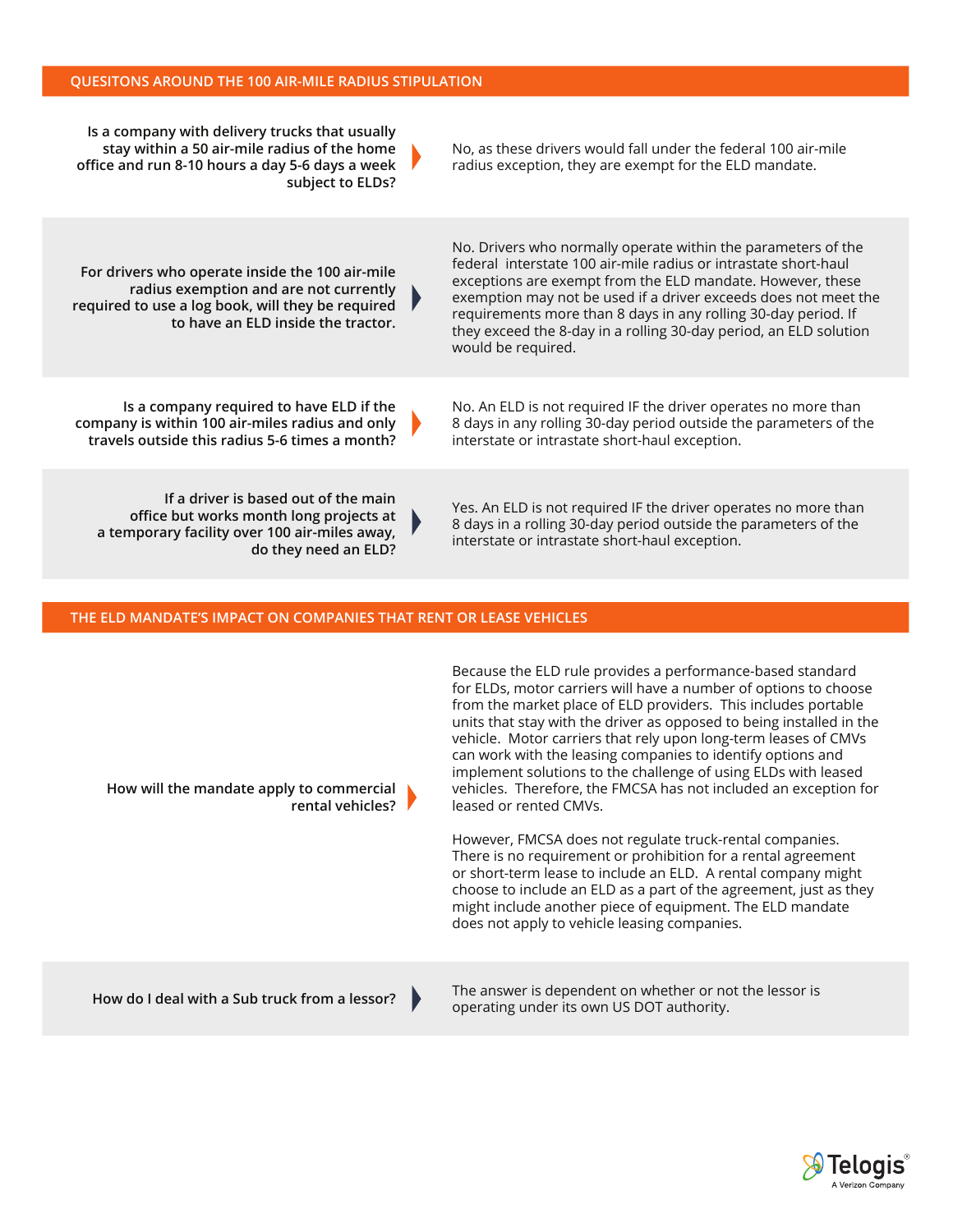#### **CLARIFICATION ON WHAT HAPPENS WHEN THE ELD BREAKS OR THE TRUCK IS IN THE SHOP**

**What do you do when the truck is in the shop for a day or two and the shop workers drive the truck around for repairs?**

Generally, a mechanic would not be operating the vehicle outside the interstate (100 air-mile radius) or intrastate (150 air-mile radius) short-haul exception to either test drive the vehicle, or transfer it to a different repair facility. Therefore, the provisions of the ELD mandate would not apply, and the mechanic/shop worker would be exempt.

Yes, drivers are required to carry a paper log in the event of an ELD malfunction or break down.

**What if your ELD breaks while driving? Can you use a paper log until it is fixed?** *§ 395.34 ELD malfunctions and data diagnostic events*, states: (b) Inspections during malfunctions. When a driver is inspected for hours of service compliance during an ELD malfunction, the driver must provide the authorized safety official the driver's records of duty status manually kept as specified under paragraphs (a)(2) and (3) of this section.

| QUESTIONS REGARDING WHAT QUALIFIES FOR AN EXEMPTION                                                                                             |                                                                                                                                                                                                                                                                                                                                                                                                                                                                                                                                                                                                                                                                                                                                       |
|-------------------------------------------------------------------------------------------------------------------------------------------------|---------------------------------------------------------------------------------------------------------------------------------------------------------------------------------------------------------------------------------------------------------------------------------------------------------------------------------------------------------------------------------------------------------------------------------------------------------------------------------------------------------------------------------------------------------------------------------------------------------------------------------------------------------------------------------------------------------------------------------------|
| What are the exceptions or exemptions to the<br>ELD mandate? $\blacktriangleright$                                                              | There are only three (3) exceptions noted in the ELD mandate:<br>1. Drivers who keep RODS no more than 8 days during<br>any 30-day period<br>2. Driveaway-tow-away drivers (transporting an empty vehicle<br>for sale, lease, or repair), provided that the vehicle driven is<br>part of the shipment<br>3. Drivers of vehicles manufactured before model year 2000                                                                                                                                                                                                                                                                                                                                                                   |
| Does the exemption include heavy duty $\blacksquare$<br>tow trucks?                                                                             | No.                                                                                                                                                                                                                                                                                                                                                                                                                                                                                                                                                                                                                                                                                                                                   |
| Is there an exemption for construction material<br>delivery drivers that make deliveries into rural $\blacktriangleright$<br>off-highway areas? | No, however, off-road driving may be considered as "on-duty/<br>not driving," since Part 395 applies only to a "highway" as defined<br>under § 390.5 - Highway means any road, street, or way, whether<br>on public or private property, open to public travel. "Open to pub-<br>lic travel" means that the road section is available, except during<br>scheduled periods, extreme weather or emergency conditions,<br>passable by four-wheel standard passenger cars, and open to<br>the general public for use without restrictive gates, prohibitive<br>signs, or regulation other than restrictions based on size, weight,<br>or class of registration. Toll plazas of public toll roads are not<br>considered restrictive gates. |
| How will the ELD handle a CMV that is on<br>"exempt" customer harvesting for 6 months and<br>then regular commercial driving for 6 months?      | Use of the ELD would not be required during exempt harvest<br>time periods as determined by individual intrastate regulations.                                                                                                                                                                                                                                                                                                                                                                                                                                                                                                                                                                                                        |